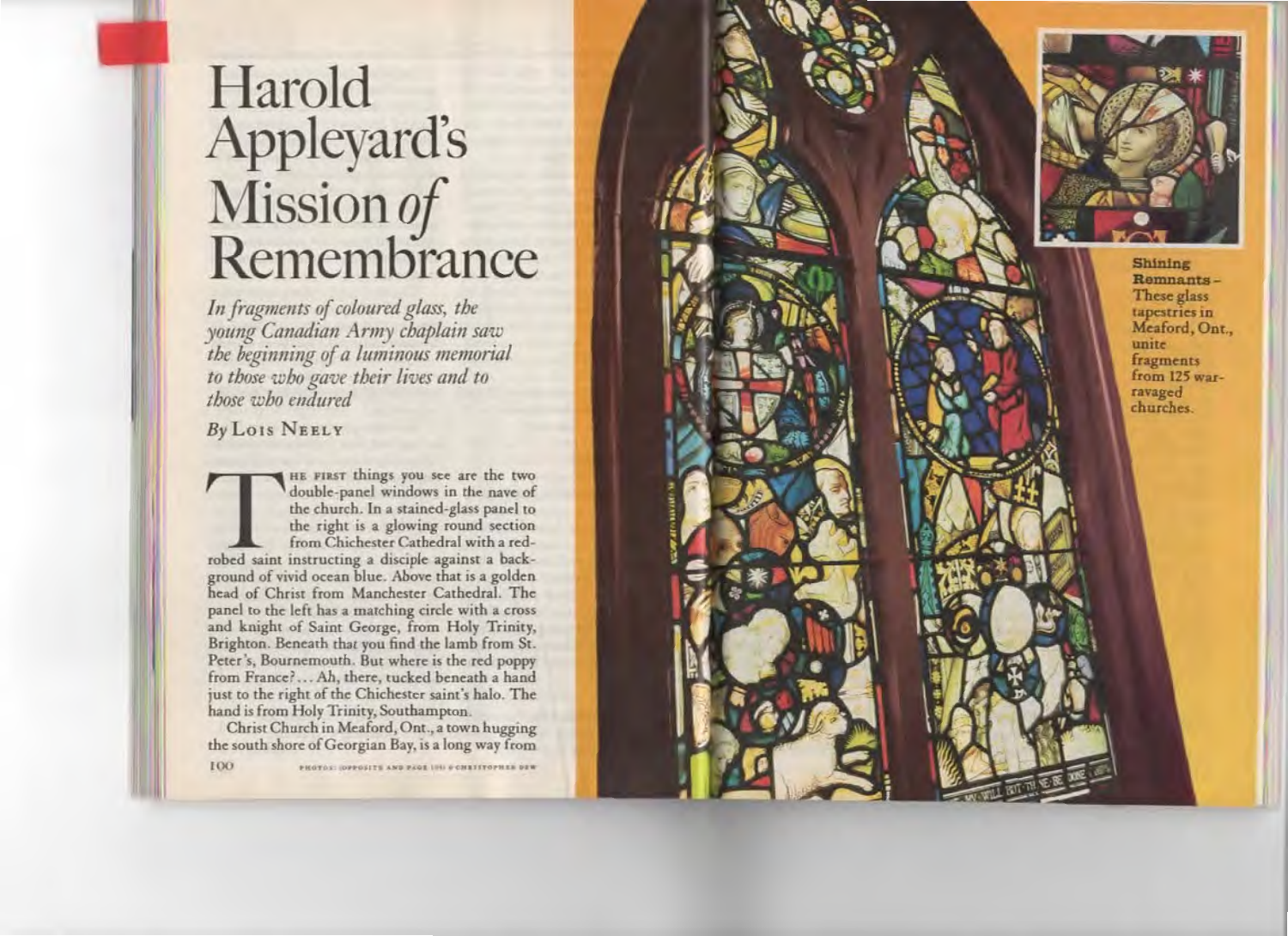#### SEADER'S DIGEST OF NOVEMBER 2008

the European bomb sites and battlefields of World War II. But in this Anglican parish church, you will find four stained-glass windows of luminous beauty, composed of fragments from the windows of 125 churches destroyed or damaged during the war. They are a memorial to the war dead of the parish and a bittersweet reminder of the sufferings and sacrifices of that epic conflict.

How did they get there?

THE STORY begins in the summer of 1941 when the 36year-old rector of Christ Church, Rev. Harold Applevard, learned of the death of fighter pilot George Stevenson, the first of his parishioners to be killed in the war. Young Stevenson worked at the dairy and had planned to marry Marian Randle. How many more will there be? Appleyard wondered as he set out to comfort the family.

A town of 3,500 souls, Meaford, like the rest of Canada, was sending its young into the struggle against Nazi Germany. Parishioners worried about men like Bob Goodman, now in the RCAF. Gord Randle with RAF Ferry Command, nice young Billy McKim, who'd lied about his age to join the Grey-Simcoe Foresters, and curly-headed Billy Hackett, an air gunner. There was talk of Bob Stewart joining up; the oil executive had married Doris Eagles in a Christ Church wedding.

Appleyard, whose father, Canon Edward Appleyard, had been a  $102$ 

chaplain and Military Cross winner in the Great War, felt the bad news was only beginning. We must have a worthy memorial, he decided.

Following in his father's footsteps Appleyard, married with two sons of his own, joined the army as chaplain with the Canadian Fusiliers. City of London Regiment. In the summer of 1942, Captain Appleyard found himself training with his unit in Horsham, Sussex, near the Channel coast.

Though the Battle of Britain had been fought and won, a German invasion was still expected. The determined British had armed themselves with everything from pitchforks to old muskets, and thousands of volunteers-mostly housewives and older men-helped the army stand guard along the coast. They'd thrown up barbed wire along the cliffs and built tank traps on the beaches. Every window was blacked out, buses had shields over their running lights and defence volunteers questioned anyone passing their checkpoints at night.

The German Luftwaffe, having bombed docks, harbours, railway lines and airfields during the 1940-41 Blitz, was renewing its attacks and seemed to be targeting places of cultural and historic interest. Appleyard was appalled by the devastation. Wherever he went, he saw buildings and homes levelled, and churches destroyed.

Those times he could get up to London, Appleyard spent the night



Calm Courage - Captain Appleyard's gallantry earned him a Military Cross.

doing fireguard duty at St. Paul's Cathedral. As air-raid sirens sounded, Appleyard and others crept through the little doors of the Whispering Gallery onto the steep roof. armed with long wooden tongs to grab the incendiary bombs and toss them to the ground.

When not in London, Appleyard spent his leaves exploring the southeastern countryside. One day he noticed bits of coloured glass poking out of the rubble of a fire-bombed church. They were smudged yet shining remnants of glorious stained-glass windows, some undoubtedly centuries old. Applevard put a few pieces in his pocket and

#### Harold Appleyard's Mission of Remembrance

took them to his quarters, where he cleaned them and noted where they had come from.

Could these fragments be reborn, he wondered, become a window in my church? It would be a fitting way to link the suffering of England's battered-but-not-broken people with the sacrifices of his parish back home. Appleyard began spending every spare moment digging around church ruins. He got permission to remove fragments of stained glass and meticulously labelled and catalogued each one.

Appleyard got caught in an air raid himself on February 10, 1943, when a nearby bomb knocked the windows out of Chichester Cathedral. A clean-up party gathered fragments of a circular section and gave them to the Canadian padre. Unbroken, the pieces had simply fallen out of the leading.

Acting on a suggestion, Appleyard took the glass to Cox & Barnard Stained Glass Works in the nearby town of Hove. There, the section was releaded and the overjoyed Appleyard beheld a red-robed saint instructing a young apostle in the restored circle.

Collecting glass for his memorial window now became Appleyard's passion. Diary extracts from the spring of 1943 record the scope and intensity of his search:

March 18. Went to Liverpool. Cathedral windows only slightly damaged. Met Canon Selby, who promised to get me some glass. Passed St. Luke's-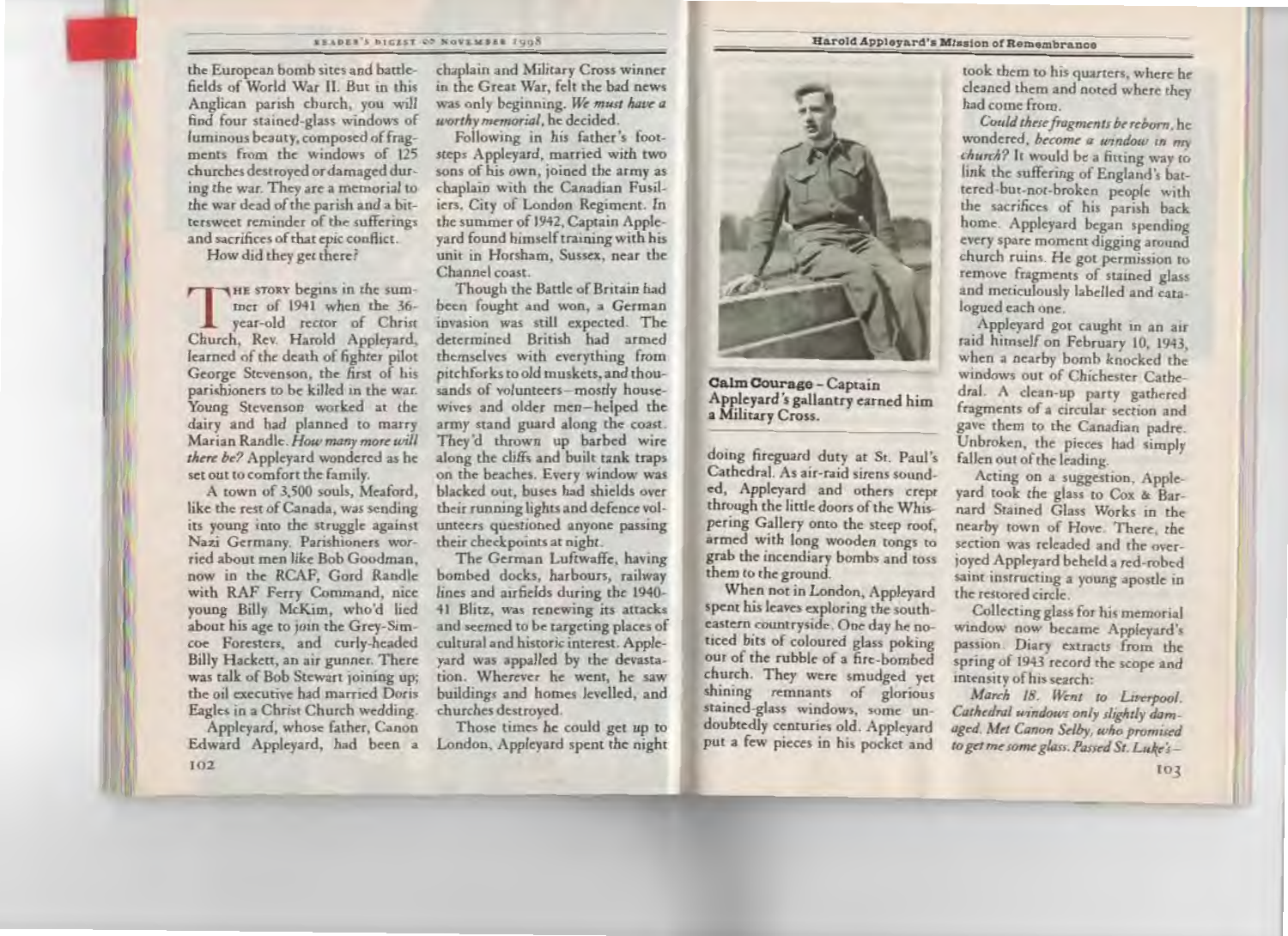#### READER'S DIGEST ON NOVEMBER 1998



entirely gutted. I went around the ruins finding quite a bit of glass. A caretaker told me to take all I wanted and I gathered a carton full.

March 21. Portsmouth has been hard hit downtown. Visited burned-out church, St. Stephen's, and with luck secured a little glass. All Saints' is shattered. Got some glass there, too.

April 13. Winchester. At cathedral received 3 pieces of old glass (over 300 years old).

May 19. Much of Canterbury town is demolished. The cathedral is undamaged except the library. Got some glass from St. George the Martyr, this church is absolutely destroyed, except the walls. Went to see St. Martin's, the oldest church in England, undamaged except for windows.

And so it continued, wherever the Luftwaffe had been, wherever Appleyard had the chance to go. His 104

sorrow over the devastation he saw often filled his diary:

Manchester was badly hit. The cathedral is pathetic, the choir and north transept are all gone, also the south side. The walls are filled in with some plasterboard and services go on in the nave. I admire their courage in carrving on.

Applevard scrounged an armyissue metal trunk for his rapidly growing collection. On May 28, 1943, he went back to Cox & Barnard with his dream of a memorial window for Christ Church, Meaford. The owner told him they would construct one for him free of charge, in gratitude for "all that Canada has done for us." The excited padre wrote immediately to his wife, Muriel, asking her to measure the windows in the church and prepare a template.

At home in Meaford, Muriel and their nine-year-old son, Ted, taped brown paper over a plain glass window and traced the 160-by-90-centimetre opening. Muriel folded the bulky pattern flat, shoved it into a big envelope and mailed it to her hushand.

She wrote often, frequently with news of parishioners. Appleyard learned that Bob Goodman, reported missing in action, had been killed in a plane crash. Winnie Hackett was concerned for her son Billy, and Mabel Randle worried about her Gordon. Billy McKim had gone overseas, and Doris Stewart had had a baby girl.

By this time Appleyard had been appointed padre to the Royal Regiment of Canada, which had almost been wiped out in the disastrous 1942 raid on Dieppe. Of the 554 men who attempted the landing in France, only 67 got back to England. Two years later Appleyard landed on the beaches of Normandy with the men of this reconstituted unit.

Behind him, with Cox & Barnard. he had left his large glass collection. having agreed on designs for the two panels of the window for Christ Church

aom july 1944 to victory in May 1945, the Royal Regiment of Canada was in the thick of the fighting to liberate western Europe. In one of their first skirmishes with the Germans, on the morning of July 19, the Royals completed the capture of Louvigny in Normandy. In the ruins of the church there, Appleyard found an intact stained-glass flower: a blood-red poppy, the symbol of remembrance for Canada's war dead. He tucked the precious relic in his pocket.

And the padre kept up his diary. As Canadian soldiers slogged their way through Belgium and Holland, the entries became terse.

Feb. 22. Buried 6 Essex Scots. In p.m. prepared more bodies up front. Buried 7.

Feb. 23. Chilly and damp. 2 burials. Feb. 28. Spent all day gathering bodies with Jack Fyfe and Bob Sneyd. Picked up 16 Essex and 4 Royals. Had

a bath after supper, first in 12 days. On the night of April 2, Padre Appleyard's gallantry at the Regimental Aid Post on the Twenthe Canal near the Dutch-German border made him the second in his family to be awarded the Military Cross.

"Heedless of the ever present danger," the citation read in part, "Captain Appleyard helped to dress the wounds and to attend to the comfort of the casualties. His calm courage, disregard for his own safety and steadfastness of purpose proved a steadying influence on all with whom he came in contact."

A month later on May 5, Appleyard heard the last artillery shots fired by his unit. Two days later the war was over.

The padre soon learned that several of his parishioners had not made it. Eager, underage Billy McKim was killed in Normandy on July 25. 1944. Billy Hackett died in a training accident. Bob Goodman's plane. crashed into the English Channel. Gord Randle's plane went down en route to Egypt. Bob Stewart died of wounds received in the Hochwald forest just inside the German border; he would never see his baby girl grow up.

Returning to England in November 1945, Appleyard went down to Hove to visit Cox & Barnard and deliver a few more bits of glass he'd picked up in France, Belgium and the Netherlands. He was delighted to discover they had fashioned not one but two windows. Even in the 105